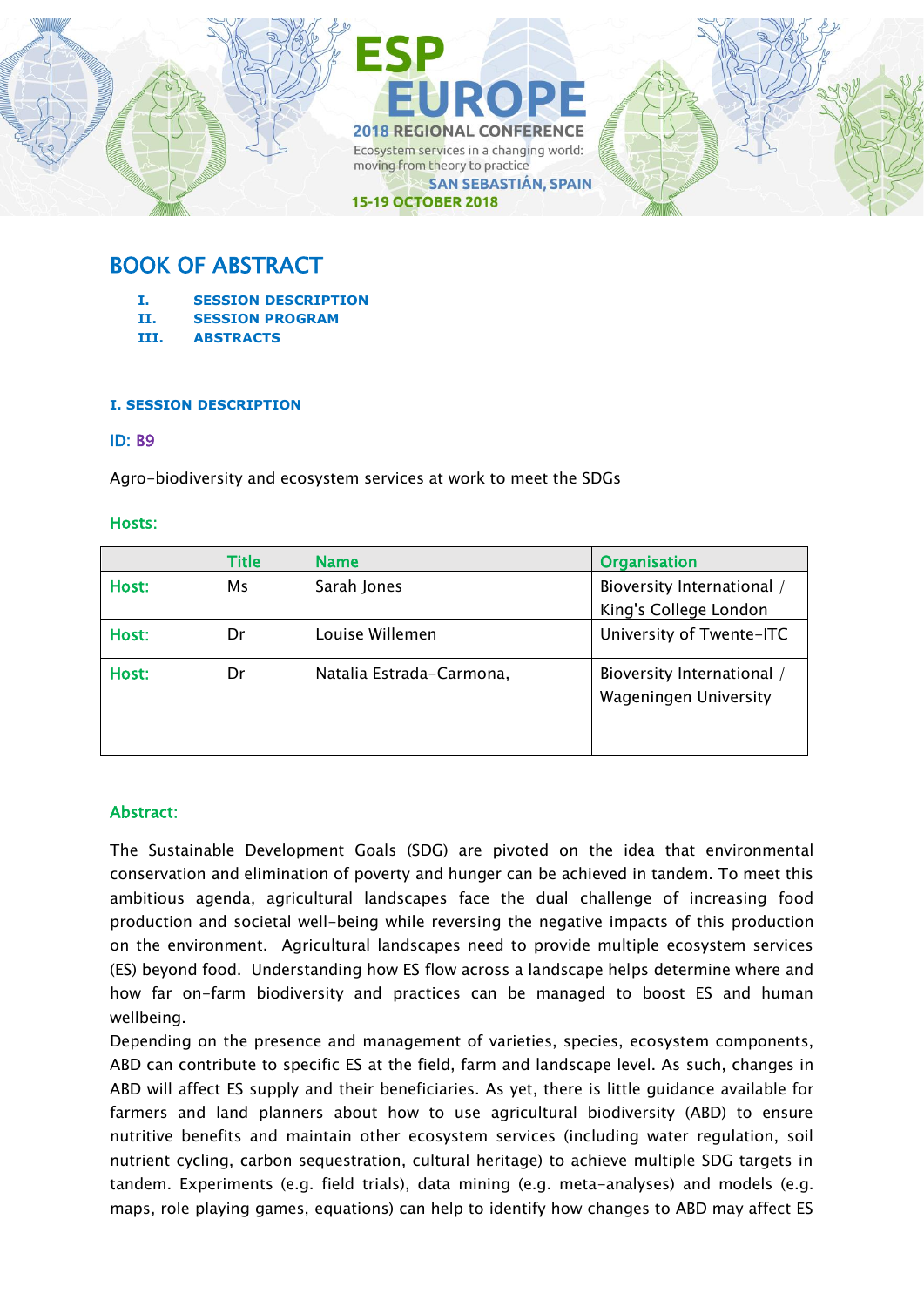

and therefore potential trade-offs between ES and people and provide guidance on land management (for example which crops, trees, grass to plant where and how).

# Goals and objectives of the session:

In this session we aim to stimulate discussion on the status and gaps in knowledge of how to manage ABD to contribute to multiple ecosystem services at different scales (e.g. farm and landscape), in the context of SDG planning in rural areas.

We invite participants from the growing community of science and practice to contribute to this session by sharing evidence, experience, and methods for putting agrobiodiversity to work for a food secure and sustainable future. Participants can contribute through an oral presentation and active participation during the group discussions.

This session is organized in collaboration with:

•ESP Thematic Working Group on Rural Landscapes.

•CGIAR Collaborative Research Programme on Water Land and Ecosystems

# Planned output / Deliverables:

•Strengthening the community of practice for researchers working on the ES provided by ABD in rural landscapes for achieving multiple SDGs

•Explore the opportunity for a joint publication of work presented in the session and discussion results (e.g. One Ecosystem, Ecosystem Services)

# Related to ESP Working Group/National Network:

[Biome Working Groups: B9](https://www.es-partnership.org/community/workings-groups/biome-working-groups/bwg-9-rural-landscapes/) – Rural landscapes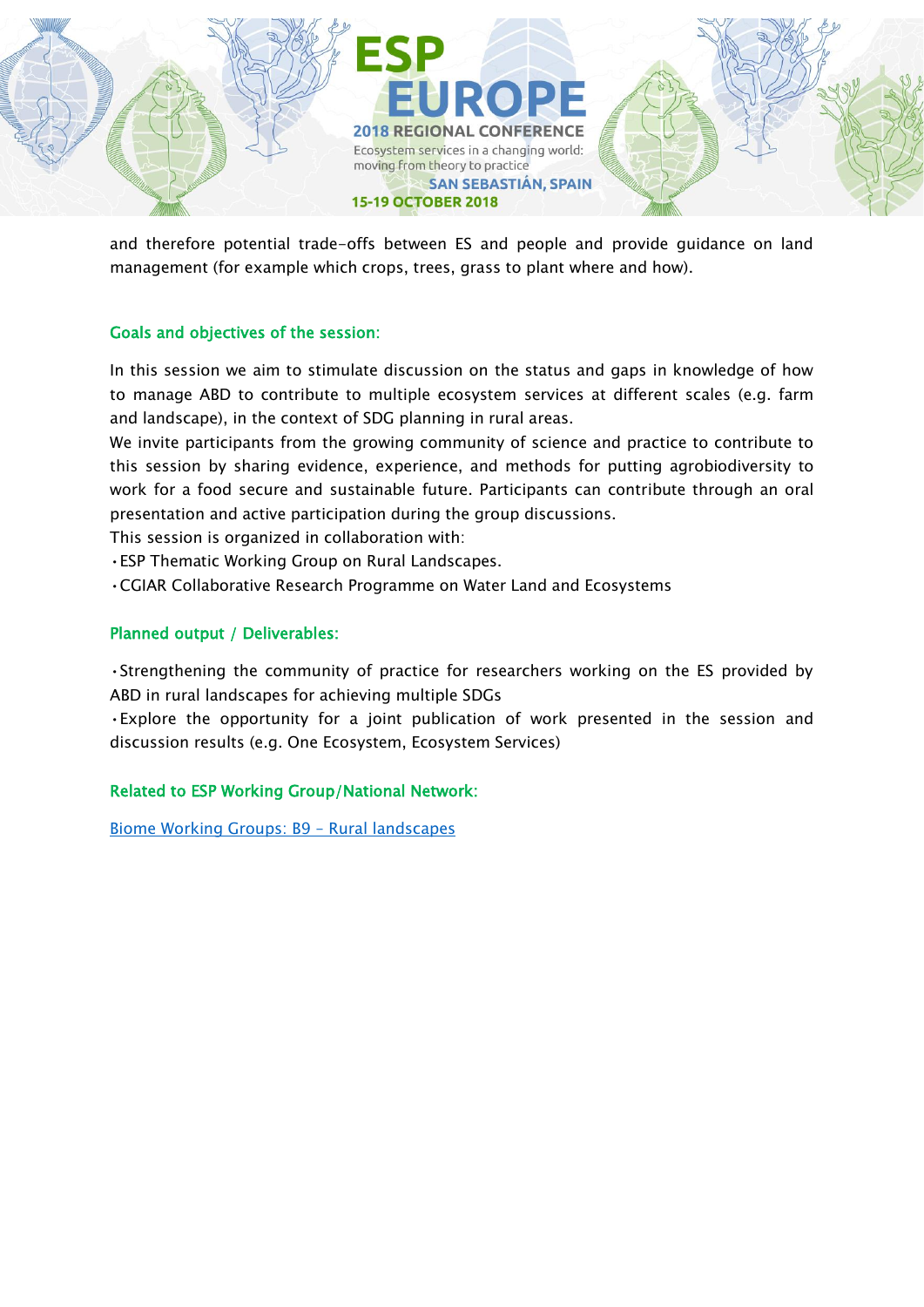

## **II. SESSION PROGRAM**

Date of session: Thursday, 18 October 2018 Time of session: 8:45 – 13:00

# Timetable speakers

| <b>Time</b>     | <b>First</b><br>name | <b>Surname</b>                | Organization                                                  | <b>Title of presentation</b>                                                                                                                                     |
|-----------------|----------------------|-------------------------------|---------------------------------------------------------------|------------------------------------------------------------------------------------------------------------------------------------------------------------------|
| $8:45 - 9:00$   | Sarah                | Jones                         | Biodiversity<br>International and<br>King's College<br>London | Introduction to the session                                                                                                                                      |
| $9:00 - 9:15$   | Maxime               | Fossey                        | <b>INRA</b>                                                   | Agricultural systems as<br>ecosystem service providers:<br>from conceptual framework<br>to operational tools in<br>territory planning                            |
| $9:15-9:30$     | Sarah                | Jones                         | Biodiversity<br>International and<br>King's College<br>London | Can the Agrobiodiversity<br><b>Index</b> foster more<br>sustainable landscape<br>management for biodiversity<br>conservation and food and<br>nutrition security? |
| $9:30-09:45$    | Trinidad             | del Río                       | University of Twente                                          | Remote sensing for mapping<br>ecosystem services to<br>support evaluation of<br>restoration interventions in<br>rural landscapes                                 |
| $09:45 - 10:00$ | Carolina             | Montealegre-<br><b>Talero</b> | Universidade de São<br>Paulo                                  | Landscape structure affects<br>pollinator and natural enemy<br>spillover: A meta-analysis                                                                        |
| $10:00 - 10:15$ | Shafique             | Matin                         | <b>Teagasc Food</b><br><b>Research Centre</b>                 | <b>Mapping High Nature Value</b><br><b>Farmlands to Understand the</b><br><b>Attached Ecosystem Services</b>                                                     |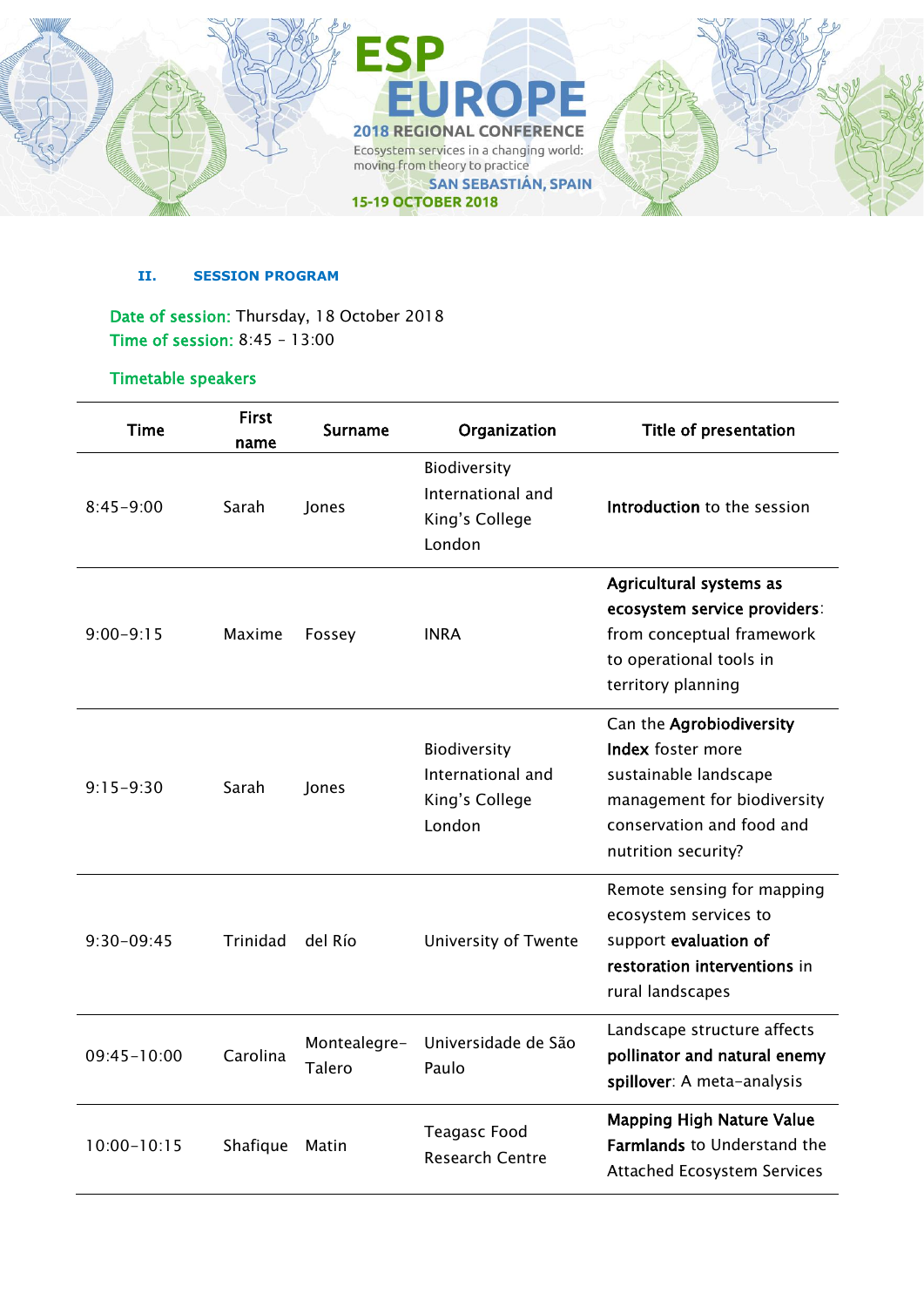# ESP<br>EUROPE **2018 REGIONAL CONFERENCE** Ecosystem services in a changing world:<br>moving from theory to practice SAN SEBASTIÁN, SPAIN **15-19 OCTOBER 2018**

| <b>Time</b>     | <b>First</b><br>name | <b>Surname</b>      | Organization                                                   | Title of presentation                                                                                                      |
|-----------------|----------------------|---------------------|----------------------------------------------------------------|----------------------------------------------------------------------------------------------------------------------------|
| $11:30-11:45$   | Moha                 | Haddouch            | <b>UNDP</b>                                                    | Enhancing bee pollination<br>services to promote<br>sustainable development in<br>the Inzerki traditional apiary<br>space  |
| 11:45-12:00     | <b>Natalia</b>       | Estrada-<br>Carmona | Biodiversity<br>International and<br>Wageningen<br>University  | Water use efficient and<br>nutritious crops around two<br>reservoir in Burkina Faso:<br>trade-offs and synergies           |
| 12:00-12:15     | Nina                 | Hagemann            | <b>Helmholtz Centre for</b><br>Environmental<br>Research - UFZ | Maintaining soil-related<br>agro-ecosystem functions<br>and services: Challenges and<br>Opportunities                      |
| $12:15 - 12:30$ | Louise               | Willemen            | University of Twente                                           | Aggregate effects on<br>ecosystem services from<br>certification of tea farming in<br>the Upper Tana River basin,<br>Kenya |
| 12:30-13:00     | Louise               | Willemen            | University of Twente                                           | Group discussion and<br>session wrap-up                                                                                    |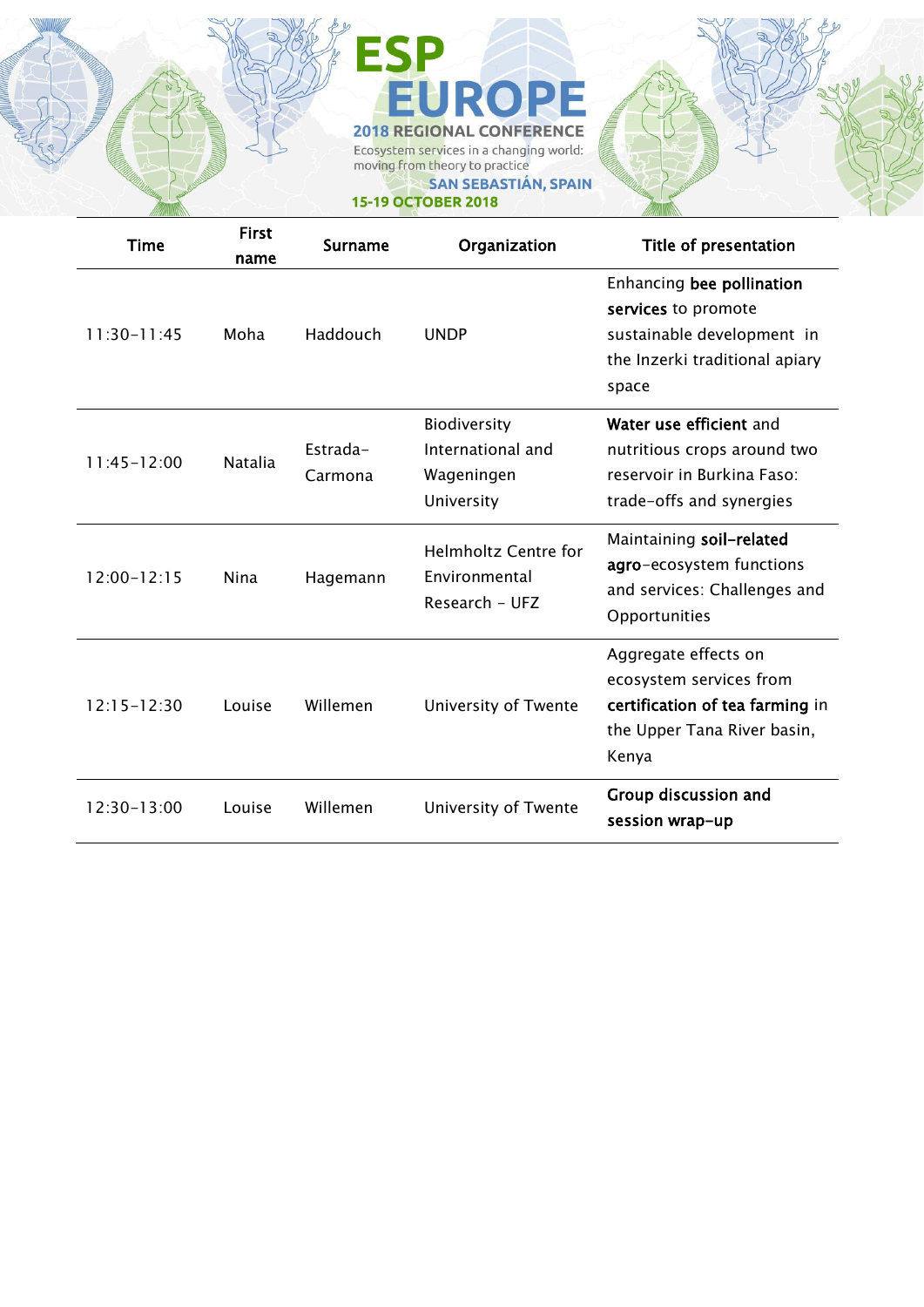

## **III. ABSTRACTS**

*The abstracts appear in alphabetic order based on the last name of the first author. The first author is the presenting author unless indicated otherwise.*

## 1. Type of submission: Abstract

B. Biome Working Group sessions:B9 Agro-biodiversity and ecosystem services at work to meet the SDGs

# Remote sensing for mapping ecosystem services to support evaluation of restoration interventions in rural landscapes

First author: Trinidad del Río Other author(s): Louise Willemen; Andy Nelson; Otto Beukes Affiliation, Country: University of Twente, Netherlands

Considerable efforts and resources are being invested on implementing a large number of conservation and restoration interventions in rural areas. Satellite Remote Sensing (RS) and Geographical Information Systems (GIS) are powerful tools for ecological and environmental assessments, especially in large and remote areas. We based our research on the rural landscape of the Baviaanskloof Hartland Conservancy, South Africa, where several rehabilitation actions are being implemented to overcome decades of small livestock farming which has led to extensive land degradation. Interventions included revegetating of degraded areas, long term livestock exclusion and essential oil production as an alternative to goat and sheep farming; or a combination of the above. In this study we explored the potential of using Sentinel-2 vegetation indicators combined with GIS data to map ecosystem services in order to support ex-post evaluation of these restoration interventions. We assessed six ecosystem services linked to the objectives of the interventions: erosion prevention; regulation of water flows; climate regulation; biomass for oil production; forage availability; the presence of indicator indigenous vegetation. First, we estimated the ecosystem service supply based on collected field data. Second, we explored the relationships between RS and GIS data with the estimated ecosystem services derived from field measurements. Finally, we compared the provision of ecosystem services between intervened and non-intervened sites using field and remotely sensed based calculations. We found that RS could be used to evaluate restoration interventions when ecosystem services mainly depend on vegetation, such as for soil erosion.

Keywords: Sentinel-2, Vegetation indices, Indicators, Revegetation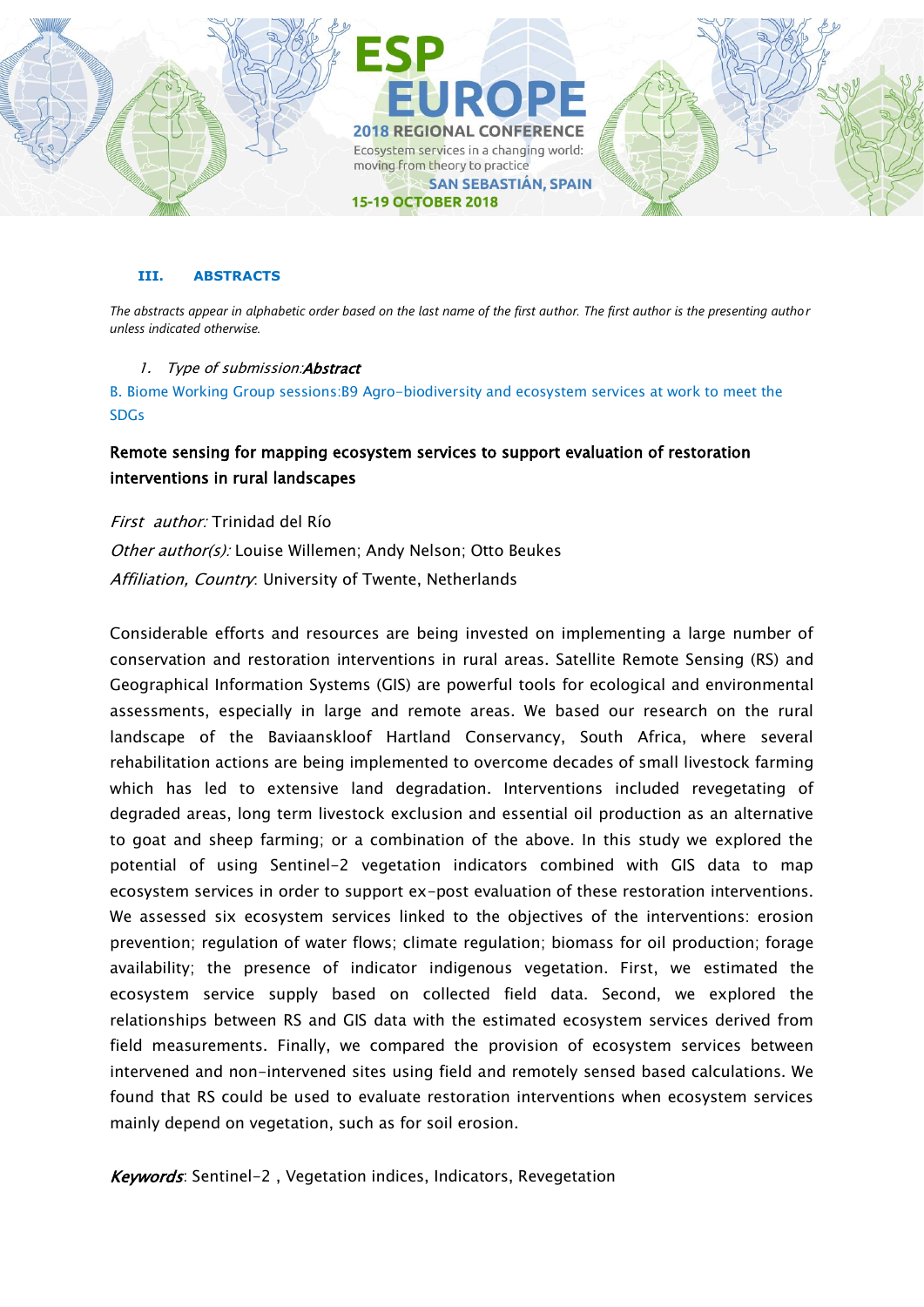

B. Biome Working Group sessions:B9 Agro-biodiversity and ecosystem services at work to meet the SDGs

# Water use efficient and nutritious crops around two reservoir in Burkina Faso: trade-offs and synergies.

First author: Natalia Estrada Carmona Other author(s): Jones S., Laporte M.A., Arnaud E. Affiliation, Country: Biodiversity Interantional and Wageningen University, France

Plant species (herb, shrub and tree) and community traits regulate many agroecological processes (e.g. soil erosion control, soil nutrient cycling and pollinators' habitat), which cascade into the provision of ecosystem services. The linkages between agricultural biodiversity, ecological processes and ecosystem services and trade-offs between production and service outcomes are poorly researched, limiting our ability to guide the selection of species in restoration and tree planting efforts that are fit-for-purpose and persist under local environmental stress factors based on their intrinsic traits. We started filling these knowledge data gap using two case studies in Burkina Faso for traits related to water use efficiency and human nutrition contribution. We identified trait attributes by combining global and regional datasets for all the crops available in current farming systems around two reservoirs, including underutilized crops, shrubs and trees in the region. We used this information to assess the trade-offs and synergies with farm production outcomes associated with crop diversification using nutritious and water use efficient crops, using the whole-farm model FarmDESIGN. Our study shows that few crops are both water use efficient and highly nutritious, but a small number of crops are moderately water use efficient and highly nutritious, or the other way around. Carefully designed diversified farming systems therefore have the potential to help sustainably attain both nutrition and water related goals. Nonetheless, the adoption of moderately to high water use efficient and nutritious crops could lead to trade-offs for farmers. For example, we show increasing the nutritional content can lead to smaller margins from sales due to their relatively low market value. Similarly, some nutritious crops will also potentially demand higher labor inputs which can negatively affect some household members, in particular, women. Our results demonstrate the applicability of harmonizing and compiling global datasets for guiding sustainable agriculture production for livelihoods and nutrition and identifying potential challenges and market opportunities.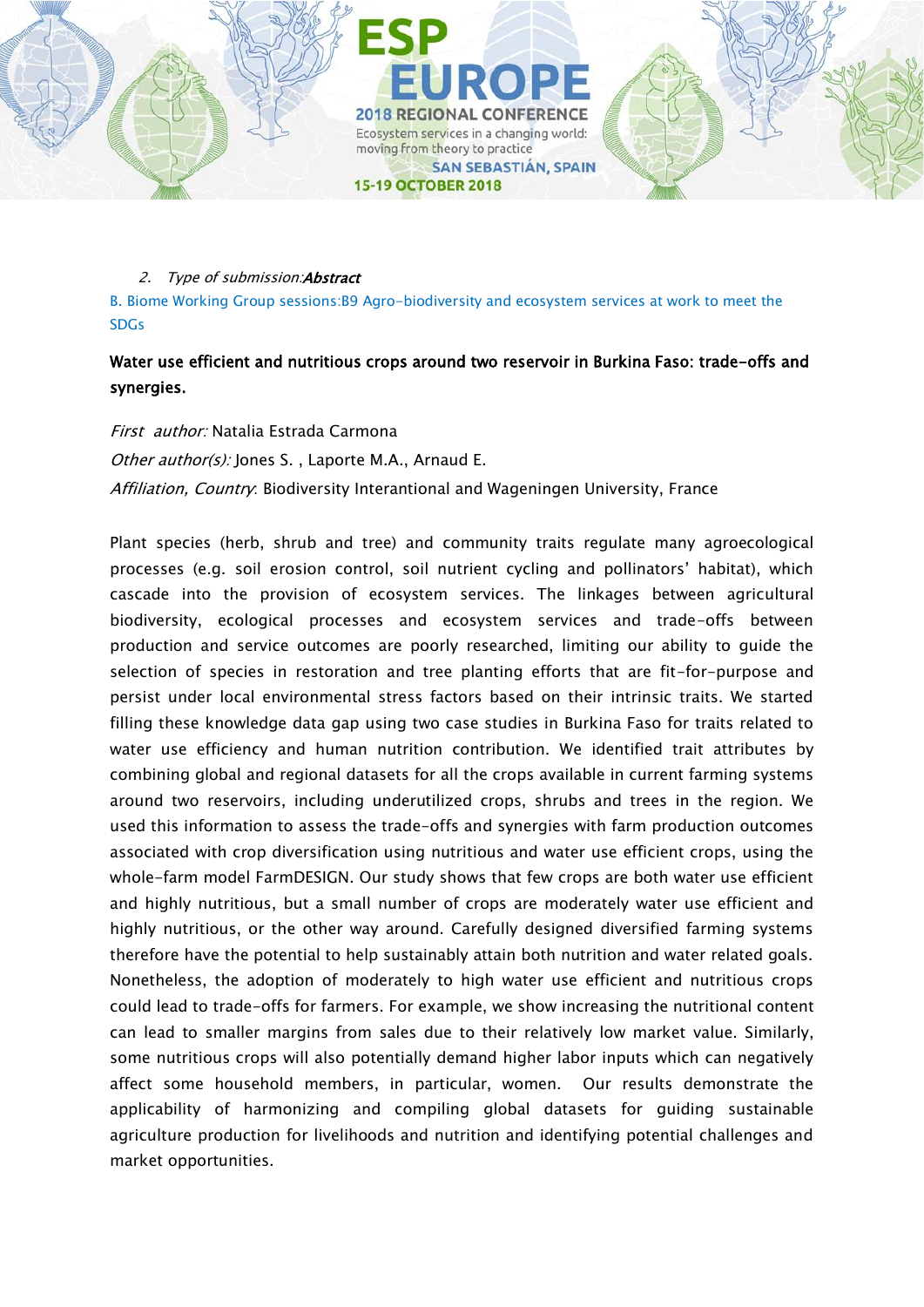

Keywords: Multifunctional agriculture, ecosystem services, nutrition security, climate adaptation

## 3. Type of submission: Abstract

B. Biome Working Group sessions:B9 Agro-biodiversity and ecosystem services at work to meet the SDGs

# Enhancing bee pollinsation services to promote sustainable development in the the Inzerki traditional apiary space

First author: Moha Haddouch Affiliation, Country: UNDP, Morocco

The traditional apiary of Inzerki, the largest of the old collective apiaries in the world, is bearing witness to a real ingenious human civilization, rooted in the tradition which has highlighted for several centuries the Argan tree and the bee colonies associated with it.The transhumance of beekeepers on the inzerki site has several advantages linked to an extended sunshine, an appropriate altitude of nearly thousand meters and a relatively temperate climate.An abundance of melliferous plants, such as thyme, lavender, palm trees, Acacias, Argan and medicinal plants. An isolation that makes it easy to stand guard on the site and the natural regeneration of vegetation makes it an exceptional territory.Howerver, the yellow bee habitat is undermined by extreme weather events exacerbated by climate change and transformative human activities. The circular economy project for the conservation of Agrobiodiversity, in the Souss-Massa region, implemented by the Agricultural Development Agency with the support of the UNDP and the GEF is seeking to implement a management plan that integrates both natural and cultural capital through the establishment of market based instruments to promote pollination of the Saharan yellow bee and conserve biodiversity including : (i) the existing government supported compensation scheme for grazing set-asides in critical forest habitat, (ii) crowdfunding to help investmenting in natural and cultural sites, (iii) monetizing the value of bee pollination and(iv) and valuing the cultural heritage site of inzerki.

Keywords: Bee pollination, Ecosystem services, Biodiversity, Cultural heritage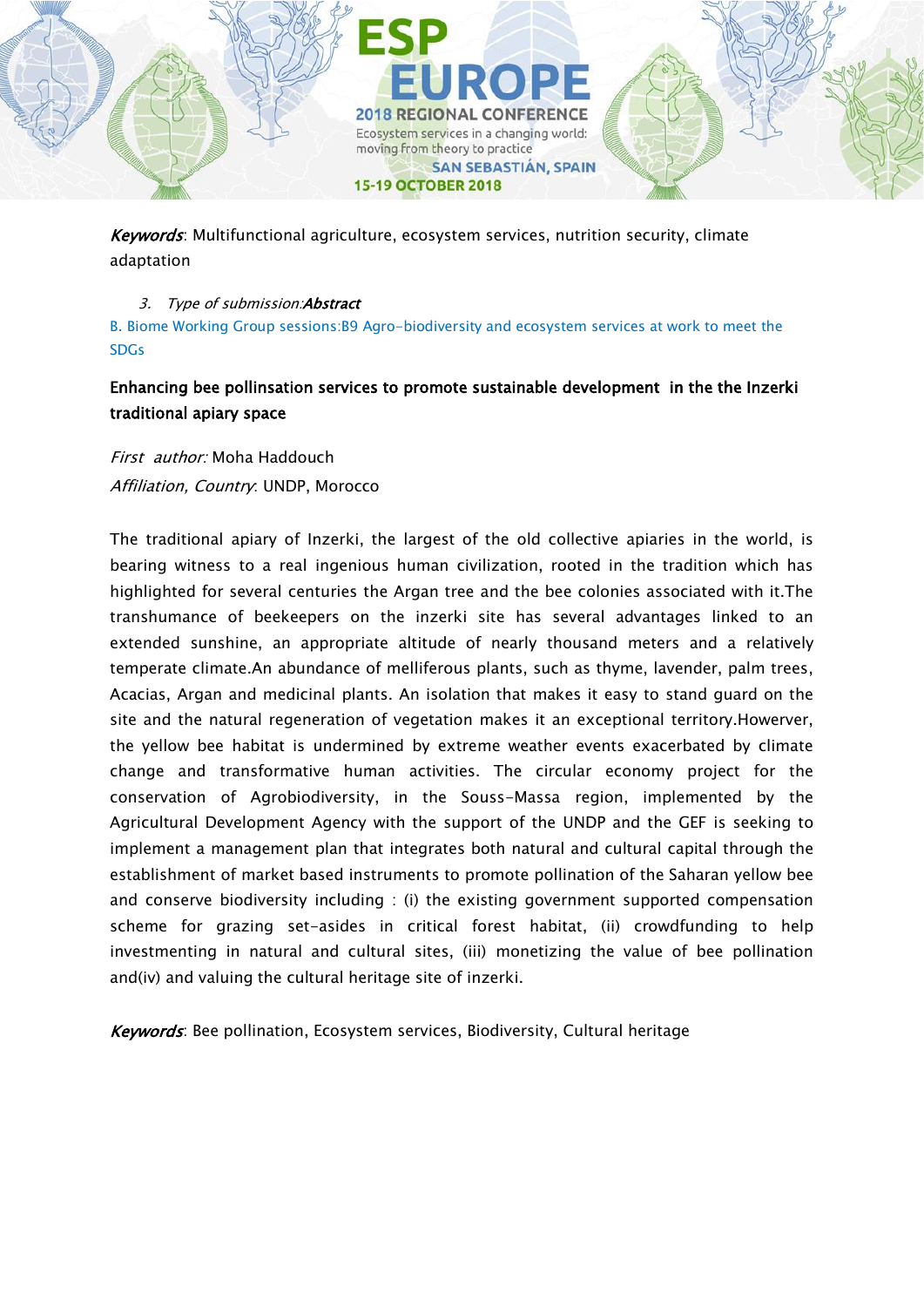

B. Biome Working Group sessions:B9 Agro-biodiversity and ecosystem services at work to meet the SDGs

# Maintaining soil-related agro-ecosystem functions and services: Challenges and **Opportunities**

First author: Nina Hagemann Other author(s): Dr. Christian Schleyer Affiliation, Country: Helmholtz Centre for Environmental Research - UFZ, Germany

Agro-ecosystems provide a broad range of ecosystem services for the well-being of humans. They serve, for example, as a carbon pool, produce biomass, and are of crucial importance for biodiversity conservation. However, these services and the underlying ecosystem functions are endangered due to the increasing pressure on agro-ecosystems, especially soils. Thus, in Europe agricultural, environmental, and rural policies are increasingly focusing on soil protection and measures to preserve ecosystem functions of agroecosystems, and thus to ensure the provision of important ecosystem services. They do so by setting financial and other incentives for farmers and other land users to adopt environment-friendly farming practices beyond those legally required. Greening and agrienvironmental climate measures of the EU Common Agricultural Policy are examples, but also information campaigns. However, the (cost-)effectiveness of those policies has often found to be low, frequently failing to initiate the intended behavioural change.There is a growing body of literature presenting theoretical and conceptual insights as well as empirical case studies on the determinants for the limited (cost-)effectiveness of those soil-related policies and thus on ways to (better) preserve soil-related agro-ecosystem functions and services. Identifying and analysing these barriers is crucial for designing and implementing policies that will successfully encourage land users to apply sustainable farming practices. Important barriers identified range from economic, ecologic, technical, and administrative reasons. They also include barriers that are difficult to capture and address like cultural aspects, social issues, or personal aspects (e.g., individual perceptions of nature, and objections against changing traditional practices).This paper systematically reviews the relevant academic and grey literature, clusters the determinants into thematic topics, and shows the relevance of those barriers in general, and in different selected European countries in particular. Finally, it discusses the potential of 'nudges' and (other) relevant soil-related policies to effectively address these barriers.

Keywords: Agro-ecosystems, soils, ecosystem functions, policy instruments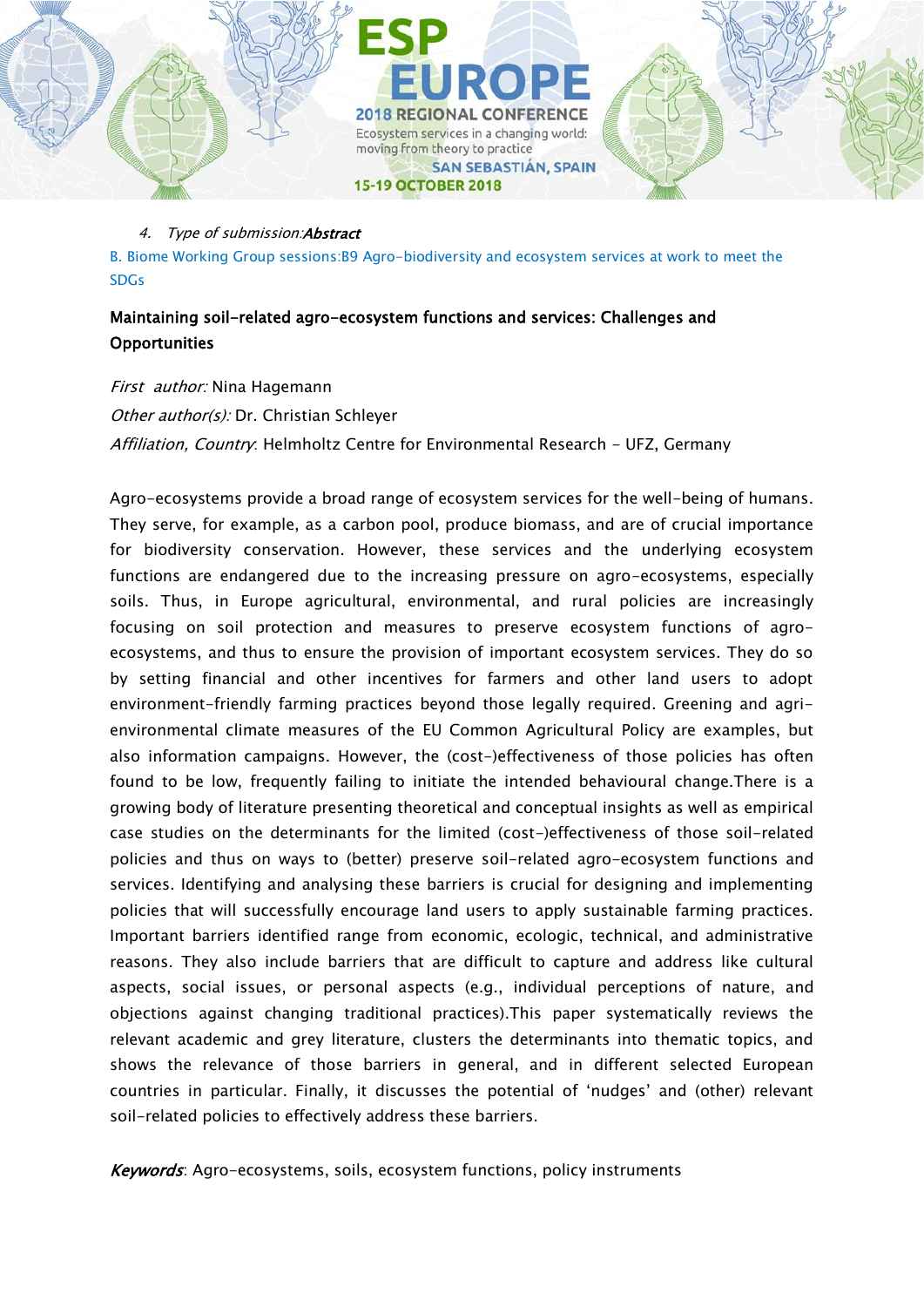

B. Biome Working Group sessions: B9 Agro-biodiversity and ecosystem services at work to meet the SDGs

moving from theory to practice

**15-19 OCTOBER 2018** 

**2018 REGIONAL CONFERENCE** Ecosystem services in a changing world:

**SAN SEBASTIÁN, SPAIN** 

# Can the Agrobiodiversity Index foster more sustainable landscape management for biodiversity conservation and food and nutrition security?

## First author: Sarah Jones

Other author(s): Simon Attwood, Roseline Remans, Fred Werneck, Fabrice DeClerck, Christine Negra

Affiliation, Country. Biodiversity International, France

Mainstreaming agricultural biodiversity in food systems contributes to multiple aspects of sustainability and enables policymakers, agri-business leaders, and other decision-makers to make significant progress toward their commitments to the Sustainable Development Goals and the Aichi Biodiversity Targets. Yet despite its importance, the role of agricultural biodiversity in sustainable food systems is still not well understood, data on various elements of agricultural biodiversity are often scattered across disciplines, institutions and databases, and there is no consistent way of tracking it across diets, markets, production, seed and genetic resource conservation systems. We present the prototype version of Bioversity International's Agrobiodiversity Index (ABDI), outline its structure and function, and compare initial ABDI scores for a cross-section of countries and companies. The ABDI is a tool for synthesizing and scoring data on multiple elements of agricultural biodiversity, focusing on the domains of i) markets and consumption, ii) sustainable production and iii) genetic resource use and conservation. The ABDI uses global, national and company level databases and data sources to measure the status of agricultural biodiversity and progress towards managing this sustainably. The ABDI has been designed to help countries to track progress towards multiple Sustainable Development Goals (and their Targets) and Aichi Biodiversity Targets. For instance, the ABDI synthesises data relevant to SDG Targets 2.1, 2.4, 2.5, 6.4, 12.2, 12.6, 15.1, 15.9, and Aichi Biodiversity Targets 2, 4, 7 and 13, and as such can help in orientating policy and practice towards these. We discuss to what extent it could motivate companies, public and private investors to uptake more sustainable practices in agri-food systems, and stimulate collective action towards sustainable landscape management among farmer, retailer and consumer associations.

Keywords: agrobiodiversity, sustainable food systems, biodiversity conservation, SDG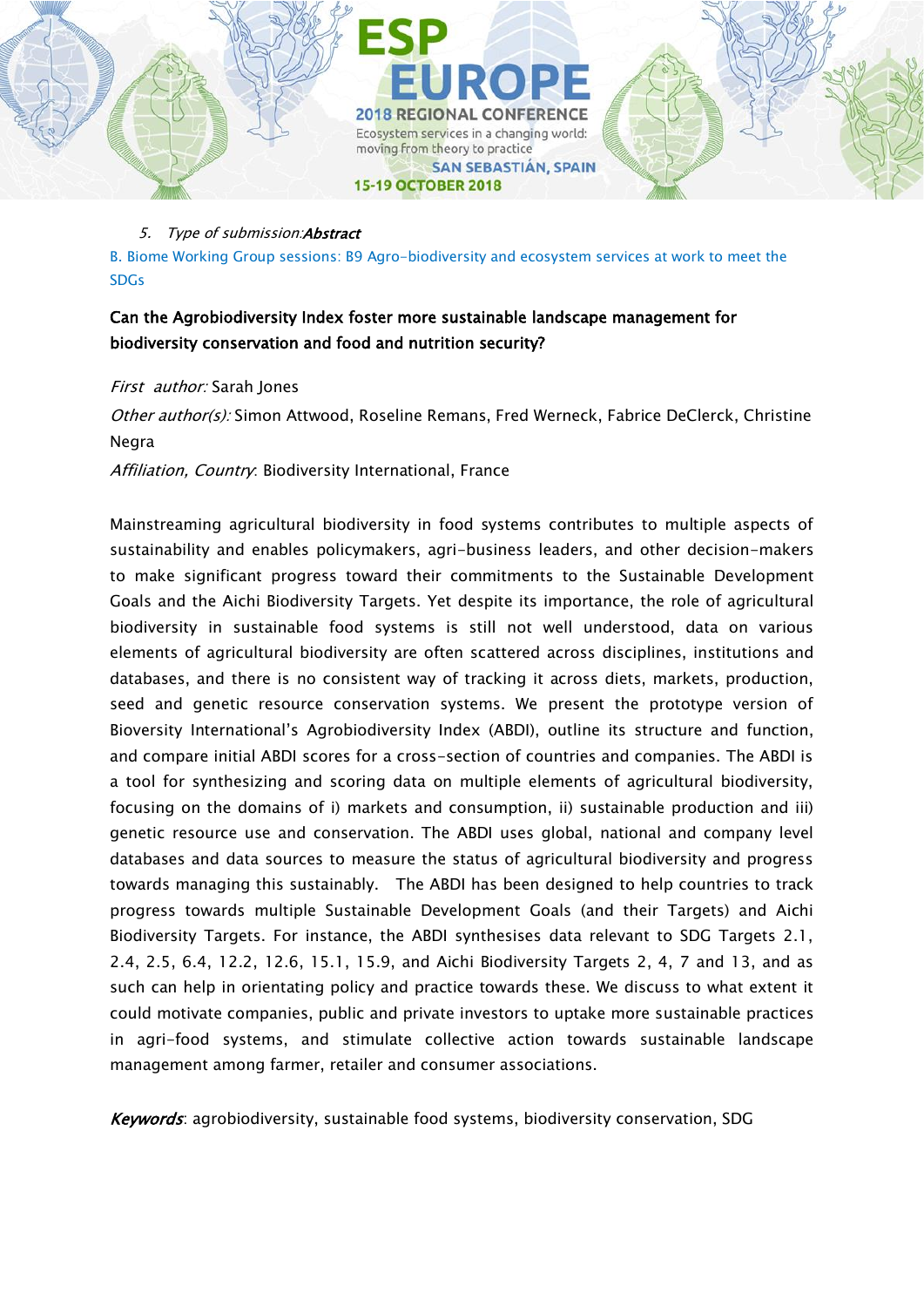

B. Biome Working Group sessions:B9 Agro-biodiversity and ecosystem services at work to meet the SDGs

## Capturing agrobiodiversity in ecosystem service models

First author: Sarah Jones, Francesco Tacconi Other author(s): Natalia Estrada-Carmona, Justin A. Johnson, Sylvia L. R. Wood Affiliation, Country: Biodiversity International / King's College London, France

Ecosystem services from agricultural land are often assessed assuming a single management practice is applied everywhere and without accounting for agricultural biodiversity on-farm, such as hedgerows, cover crops, intercropping, crop rotations and agroforestry. In reality, crops in smallholder farming systems often grow alongside trees and are inter-mixed with other crops in many configurations which lead to a set of diverse outcomes for a wide range of ecosystem services beyond food, such as wildlife connectivity, firewood, forage, pollination. Two key obstacles prevent agrobiodiversity from being better represented in ecosystem service models: i) lack of consolidated understanding of agrobiodiversity effects on ecosystem services, ii) difficulty mapping agrobiodiversity across cropping systems and scales (e.g. field up to national levels). This paper contributes to tackling the first of these obstacles. We present a methodology and results from a systematic literature review documenting the evidence of how selected agrobiodiversity scenarios, including agroforestry, intercropping, and use of cover crops, contribute (or not) to soil erosion control and nutrient retention. We apply the MESH modelling tool in the context of pasture expansion in Tanzania to model the effect of contrasting agricultural biodiversity scenarios on these ecosystem services. Results show there is a notable difference in ecosystem service impacts from incorporating agrobiodiversity into ecosystem service models as compared to business as usual agriculture. However, there is a shortage of comparable studies for many agrobiodiversity scenarios. Further work to capture agrobiodiversity in ecosystem service models will help identify options for achieving multi-functional farms and landscapes.

Keywords: Agrobiodiversity, ecosystem services, MESH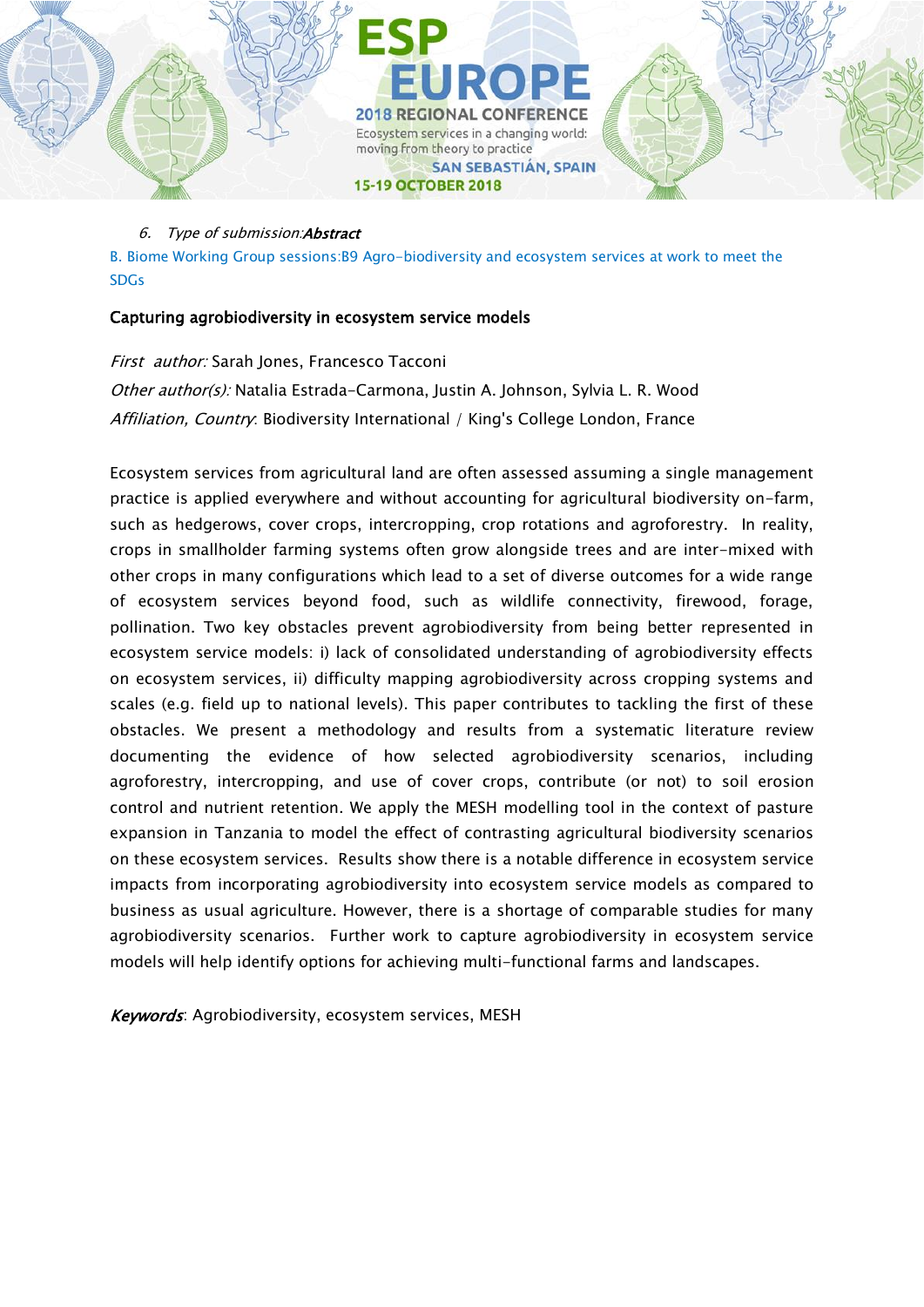

B. Biome Working Group sessions:B9 Agro-biodiversity and ecosystem services at work to meet the SDGs

## Mapping High Nature Value Farmlands to Understand the Attached Ecosystem Services

First author: Shafique Matin Other author(s): Stuart Green Affiliation, Country: Teagasc, Ireland

High Nature Value (HNV) farmland comprises land where agriculture supports, a high level of species and habitat diversity, or the presence of species of European conservation concern, or both. Conservation of natural resources and halting the degradation of ecosystem services are key environmental objectives of the European Union and are priorities in Ireland's National Rural Development Plan for 2014–2020. Précised mapping of HNV farmland distribution for appropriate targeting of conservation measures is thus a prerequisite. In this work, we have proposed a methodology to identify HNV farmlands at parcel scale using object-based geometric shape analysis approach using a SPOT 6 satellite image. Each of the segmented image (multi-resolution) polygons were evaluated for seven geometric parameters (i.e., Perimeter, roundness, boarder index, compactness, texture (GLCM), average length of the edges and number of edges in each polygon). The result suggests a Gaussian distribution of the data where mid-range values generally represents HNV farmlands compared to low and high end values. Such précised HNV farmland map at parcel scale may qualify the purpose of identifying areas with high potential to deliver multiple ecosystem services.

Keywords: HNV farmland, Object based classification, Parcel geometry, GLC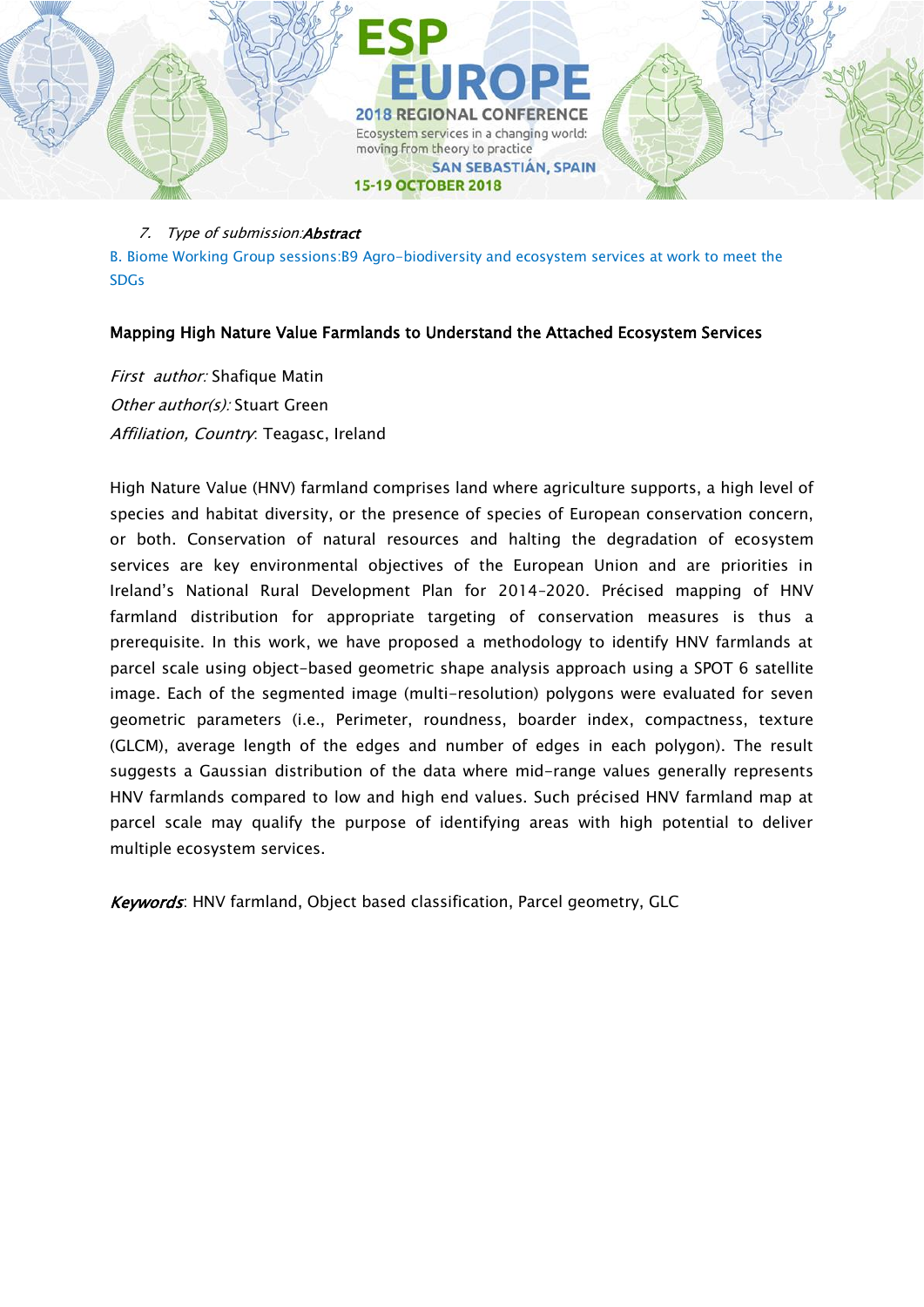

B. Biome Working Group sessions:B9 Agro-biodiversity and ecosystem services at work to meet the SDGs

# Agricultural systems as ecosystem service providers: from conceptual framework to operational tools in territory planning

First author: Maxime Fossey, Celine Bustany

Other author(s): Angers Denis, Dupas Rémi, Durand Patrick, Gascuel Chantal, Jaffrezic Anne, Peres Guénola, Warot Gilles, Bois Stéphane, Walter Christian Affiliation, Country: INRA, Rennes, France, INRA, Rennes, France

Agricultural systems represent one of the most human-dominated ecosystem and are facing several challenges. Indeed, while agricultural systems are crucial for food security via their major role of providing provisioning services (food, fiber and/or energy), they are increasingly recognized for their role in regulating ecosystem services that are key for human well-being and society at large. Thenceforth, agricultural landscape management must move from the single yield issue towards multiple ecosystem services (ES) provider. This entails a better understanding and quantification of the whole range of agricultural system services, but also an integration of the ecosystem services concept in territory planning. The present work develops a process-based framework of ecosystem services assessment as a tool to support decision-makers in land management and territory planning. The conceptual framework, oriented towards agricultural systems analysis, proposes to disentangle the system into two major components that are soil, as biophysical support of the system, and cropping systems, a major driver of ES supply. Based on the analysis of soil-cropping systems interactions on ES supply, the conceptual framework intends to reach the required holistic approach namely the explicit consideration of soils as an integral component of agricultural systems within a redrawn cascade model and the development of a science-technical knowledge based tool support, decreasing uncertainty of planning outcomes and incenting their implementation in territory planning. The framework was applied to a case study of peri-urban and agricultural areas included in the fast-growing and economically dynamic metropolitan area of Nantes-St Nazaire, France and its use as a decision-support tool is discussed.

Keywords: Soils, Agricultural systems, Ecosystem services, Processed-based assessment, Territory development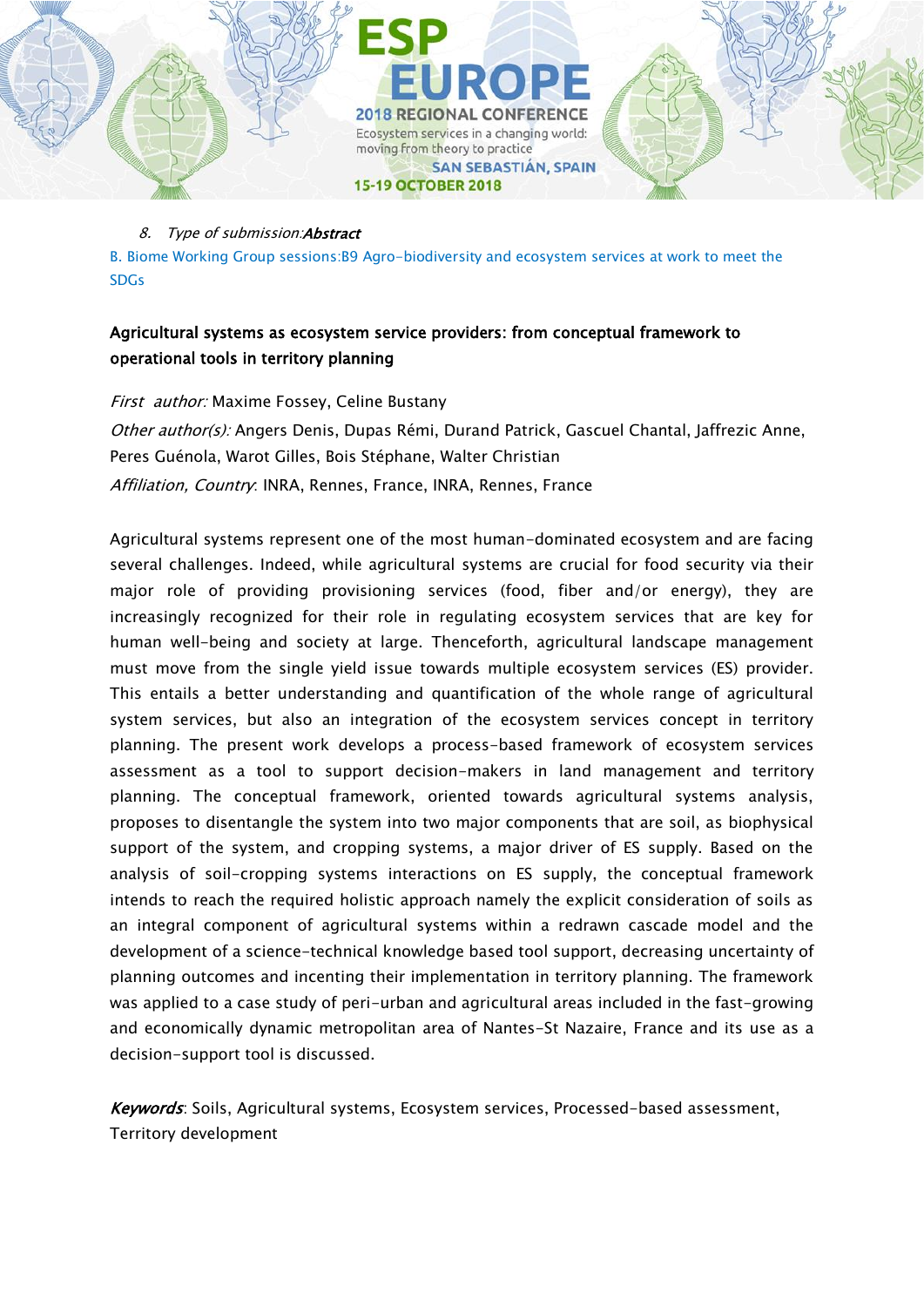

B. Biome Working Group sessions:B9 Agro-biodiversity and ecosystem services at work to meet the SDGs

# Landscape structure affects pollinator and natural enemy spillover: a meta-analysis

First author: Carolina Montealegre-Talero Other author(s): Andrea Larissa Boesing, Jean Paul Metzger Affiliation, Country: Departamento de Ecologia, Instituto de Biociências, Universidade de São Paulo, Brazil

Cross-habitat spillover, defined as the movement of individuals between distinct habitat types, is an important connectivity process that can at the same time allow species to survive in fragmented landscapes and contribute in ecosystem services provision. However, the links between landscape structure characteristics and spillover movements are still poorly understood. We performed a meta-analysis of 25 studies and found that multiple landscape features have a strong effect on pollinator and natural enemy spillover movements. Particularly, crop cover and habitat type were key features modulating pollinator movements into crop fields, while habitat and matrix types were important for natural enemy spillover. Those results suggest that landscape complementation processes and edge effects are relevant to explain species spillover movements. Particularly complex landscapes, with soft edges, and higher abundance of natural habitats are more favorable for spillover movements. The great majority of the studies included in this analysis were developed in crops from temperate regions; therefore there is urgent need to develop empirical research in tropical and subtropical regions, where spillover movements can be particularly important to integrate biodiversity conservation with the provision of ecosystem services.

Keywords: agricultural landscape, ecosystem services, pest control, insect pests